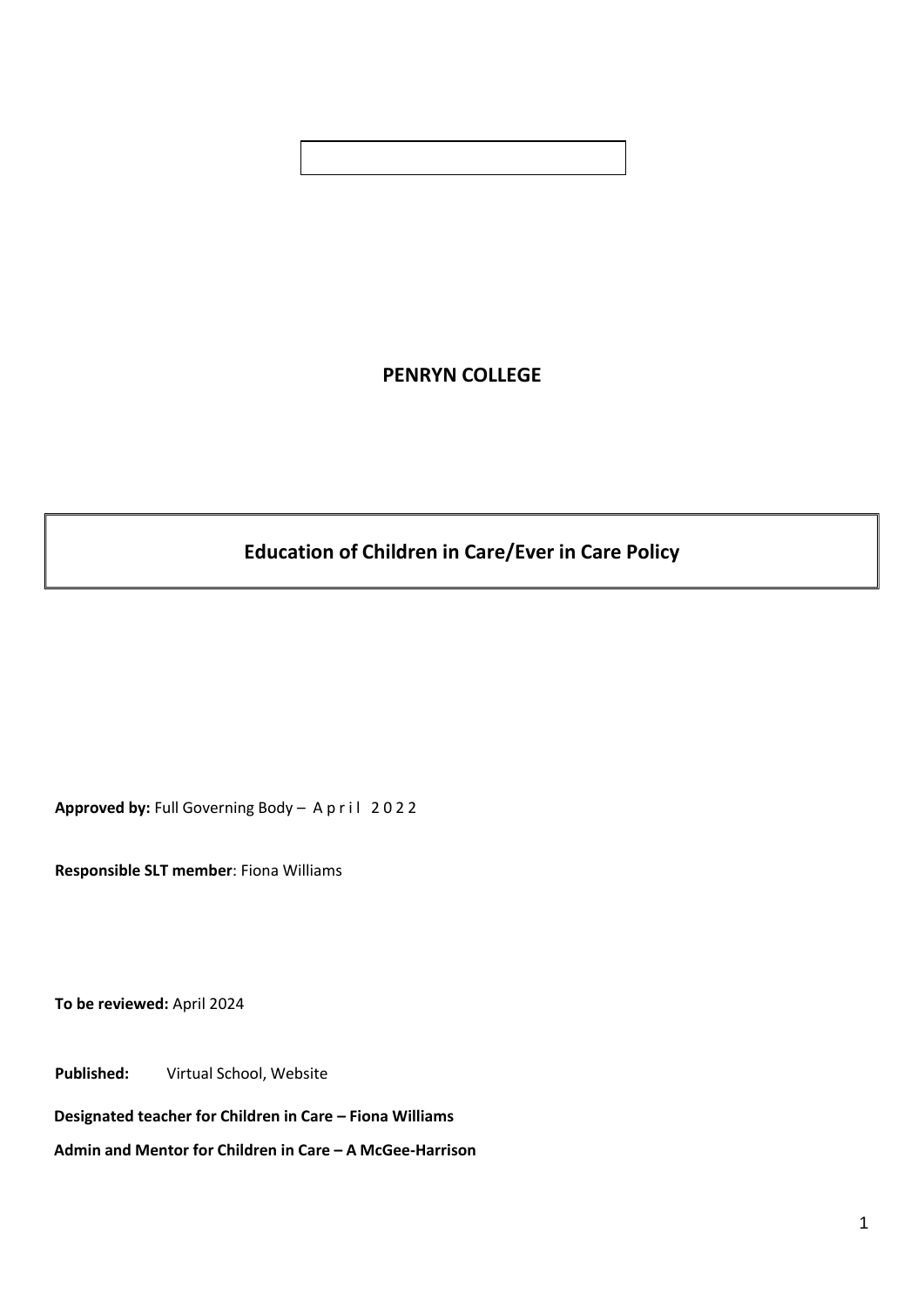At Penryn College all Children in Care have an equitable access to excellent educational provision and achieve at the same level when compared to all Cornwall children.

We, as a school community are champions for Children in Care, children who were 'ever in care' or adopted and take a proactive approach to support their success, recognising that we as school have a vital role to play in promoting children and young people's social and emotional development.

From 2018 the designated teacher for children in care will now also have responsibility for previously looked-after children (a previously looked-after child is one who is no longer looked after because s/he is the subject of an adoption, special guardianship or child arrangements order which includes arrangements relating to with whom the child is to live, or when the child is to live with any person, or has been adopted from 'state care')

Identification and access to Pupil Premium Plus will therefore continue to rely on self-identification. Where parents are unable to provide clear evidence of their child's status, designated teachers will need to use their discretion.

At Penryn College the Designated Lead for Looked After Children is also a senior leader with professional experience,

training opportunities, knowledge of SEN, and is proactive in developing the understanding of other school staff who

are likely to be involved in supporting CiC and ever in care/adopted children to achieve, resource implications,

accessing external expertise and monitoring.

#### As Corporate parents we need to look to 'improve the experience of children in care, children 'ever in care' or adopted *and their life chances'*

#### **Our aims to support our Children in Care/Ever in Care or Adopted:**

- Provide a safe and secure environment, which values education and believes in the abilities and potential of **all** children.
- Eliminating the gap Bring the educational attainments of our Children in Care in line to those of their peers through careful analysis of data captures.
- Directing Pupil Premium Plus to ensuring that the children are not disadvantaged and their progress is in line with their peers.
- Ensuring that Children in Care, ever in care or adopted have access to education appropriate to their age and ability. This includes access to a broad and balanced curriculum.
- Identifying our role as a school community (teachers, TA's and Governors) to promote and support the education of our Children in Care, ever in care of adopted.
- Asking the question, 'Would this be good enough for my child?'
- Providing a dedicated Designated Teacher (DT) for Children in Care and a dedicated Admin/Mentor who will act as advocate(s) and coordinator of support but also to liaise with carers, natural parents (as appropriate) and social workers on a wide variety of educational and care issues. They will also be responsible for writing and disseminating the PEP (Personal Education Plan) for children currently in care.
- Provide relevant Child Protection/disability information shared if appropriate (if not appropriate to share, indicate the confidential nature of the information) with Safeguarding Officer and Education Safeguarding team and Single Central Referral Unit.
- Share relevant health information and ensure plans reflect need.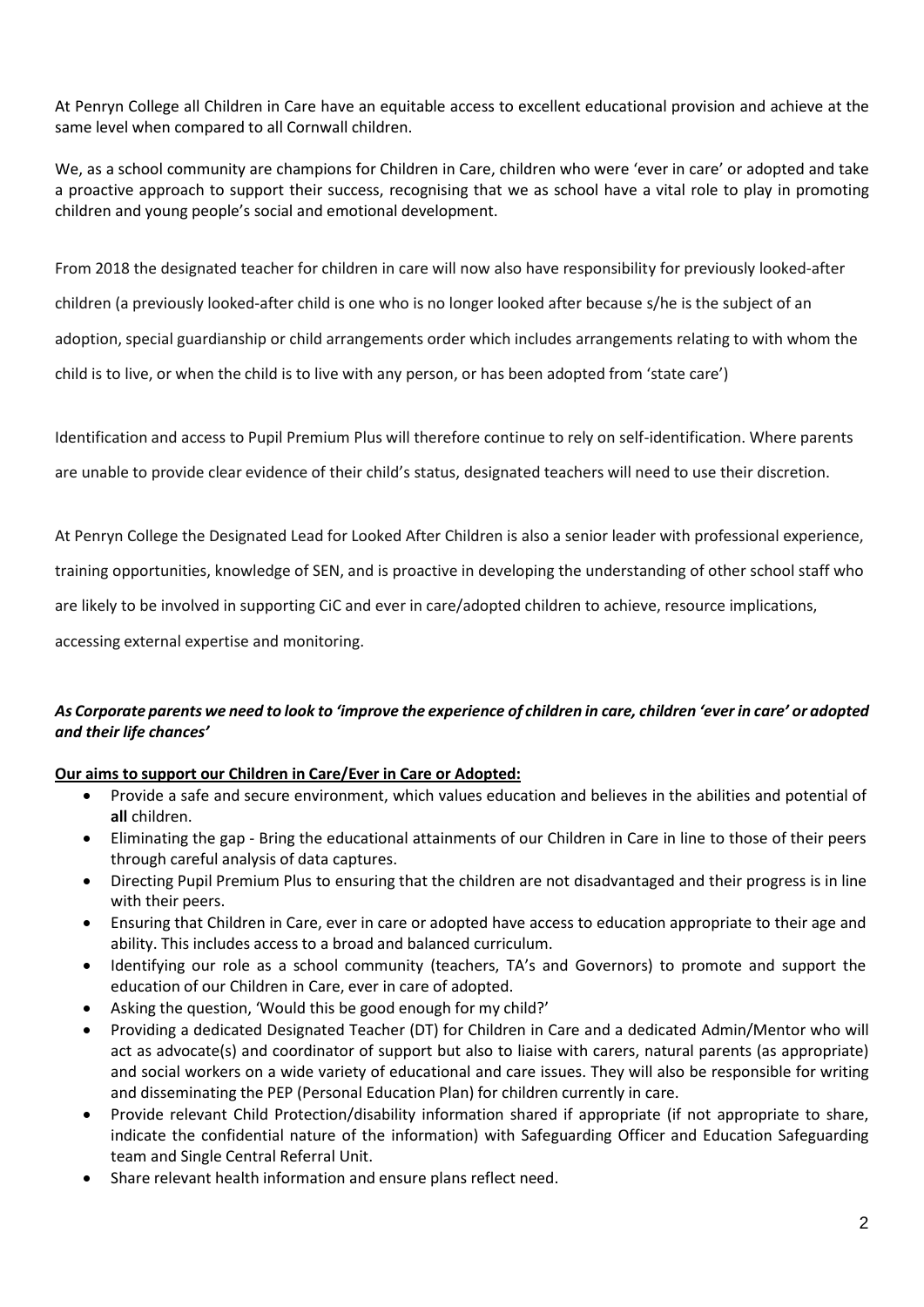- Ensure that systems are in place to keep staff up to date and informed about Children in Care/Ever in Care or Adopted.
- Key staff are training in appropriate Designated Teacher training and joint agency training/Tier 3 Child Protection.
- Safeguarding concerns for a Child in Care, children Ever in Care or Adopted contact are sought from the DSL, and if necessary - Multi Agency Referral Unit.

All staff and governors are committed to ensuring improved educational life chances for Children in Care, ever in care or adopted; by ensuring that the relevant personnel have reasonable support and time to compete tasks and responsibilities. Also, to establish and maintain appropriate and regular reporting and monitoring procedures both within the school and with other agencies.

#### **Governors :**

- At Penryn College there is a team of dedicated Governors who champion and monitor the work of the school in supporting its Children in Care, Ever in Care or Adopted (Pupil Premium and Safeguarding Governors) as a part of a larger group of vulnerable children.
- Governors ensure teachers and staff are aware of and enabled to carry out their responsibilities effectively.
- Governors challenge the performance of the Children in Care, ever in care or adopted in relation to their peers.

#### **Whole school approach:**

#### **At Penryn College we will:**

- Celebrate the achievements and progress of Children in Care/Ever in Care or Adopted.
- Have high expectations of **all** students at Penryn College and encourage achievement and ambition.
- Ensure Children in Care, Ever in Care of Adopted children have a trusted adult who is able to take time to listen to them and have access to support and counselling in school if required.
- Make sure relevant staff are clear on who is and is not allowed to collect the child from school and are updated on changing situations to ensure the safety and protection of the child.
- Provide teachers within the school an awareness of the needs of Children in Care, Ever in Care or Adopted and actively promote their best interests.
- Be sensitive to the young person's wishes and voice over what is known and by whom regarding their care status and current situation.
- Ensure effective assessment, recording and reporting practices are established.
- Establish a culture that positive messages about behaviour and achievement are shared within the school and between school, carers and outside agencies and that high educational expectations are maintained.
- Support and encourage the engagement of Children in Care, Ever in Care or Adopted in out of school hours learning.
- Work in partnership with carers and agencies and parents (where appropriate) and support carers to value educational achievement and improve attendance.
- Make sure staff are aware that being or becoming 'in Care' has a major impact on children's lives and that when considering children's learning and or behaviour, due consideration will be given.
- Use information professionally on a variety of issues that may undermine the young person's ability to engage in the learning process including feelings of loss, rejection, isolation, confusion and low self-esteem.
- Be aware of possible unresolved feelings the young person may have about their own families and siblings, in addition to insecurity over their current homes and carers and how this may impact on particular themes/topics/schemes of work.
- Hold ourselves to account for suitable use of Pupil Premium in school to support academic attainment and progress (ensuring we adhere to national guidance on Pupil Premium and refer to Sutton Trust Toolkit for impact)

#### **Safeguarding**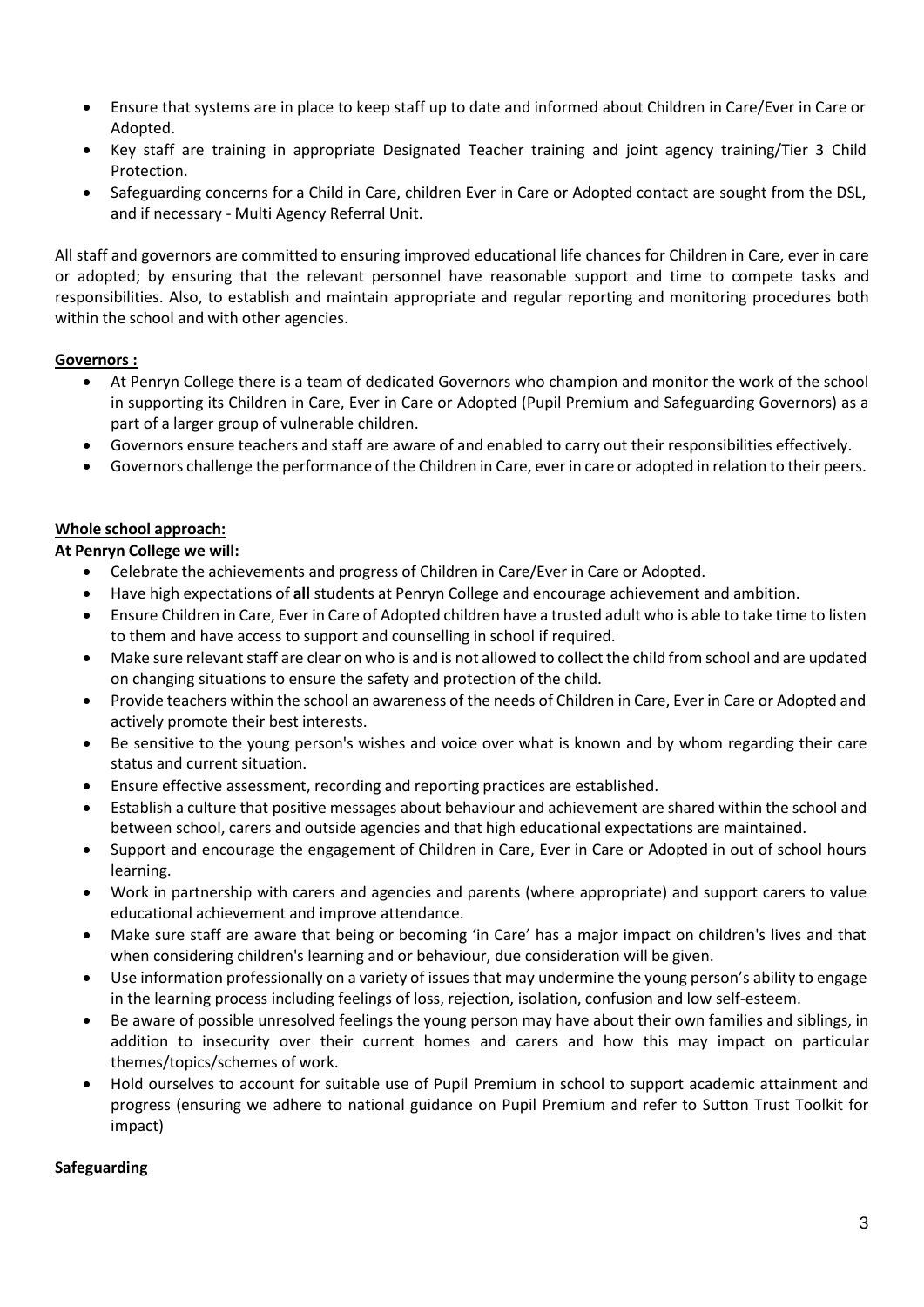#### **Whole school and staff responsibilities**

Our school recognises that Safeguarding is not just about protecting children from deliberate harm. It relates to aspects of school life including: pupils' health and safety; the use of reasonable force; meeting the needs of pupils with medical conditions; providing first aid; educational visits; intimate care; internet or e-safety; appropriate arrangements to ensure school security, taking into account the local context. Additionally, we recognise that Safeguarding can involve a range of potential issues such as: bullying, including cyberbullying (by text message, on social networking sites, and so on), peer on peer and prejudice-based bullying; racist and homophobic or transphobic abuse; extremist behaviour; child sexual exploitation; sexting; substance misuse; issues which may be specific to a local area or population, for example gang activity and youth violence and other particular issues affecting children including domestic violence, sexual exploitation, female genital mutilation, radicalisation and forced marriage.<sup>[1]</sup>

All our staff maintain an attitude of 'it can happen here' and are aware of the signs and indicators of abuse; particularly with regards to **CSE** and **Child Criminal Exploitation: County Lines and other areas of safeguarding as defined in the Keeping Children safe in Education 2018.**

All members of staff have a responsibility to provide a safe environment in which children can learn.

Our staff induction process includes information on our arrangements and systems for child protection, the staff behaviour policy, code of conduct and details of the Designated Safeguarding Lead (DSL) PREVENT, and the mandatory responsibility for reporting FGM.

All members of staff are provided with opportunities to receive appropriate training which is regularly updated, in order to develop their understanding of the signs and indicators of abuse and of the school's child protection procedures.

#### **Special Educational needs / Gifted and talented:**

At Penryn College we will:

- Identify Children in Care with special educational needs / more able and make appropriate provision.
- Ensure that systems are in place to identify and prioritise when Children in Care, Ever in Care of adopted are underachieving and have early interventions to improve this.
- Co ordinate dates if the child or young person has a statement of special educational need, to ensure the annual review coincides with one of the care planning reviews to organise with named Social Worker.

# **Admissions and transitions:**

At Penryn College we will:

- Ensure that on admission or transfer all relevant information is obtained at the outset.
- Forward appropriate documents, in a timely fashion, to any receiving school at point of transition where the receiving school is made known.
- Make every effort to provide continuity of schooling and educational experience.
- Prioritise Children in Care within schools own admissions procedures and admitstudents as quickly as possible recognising the importance of re-establishing school stability for Children in Care.
- Adhere to Cornwall Council School Admission protocol.

#### **Attendance:**

At Penryn College we will:

• Establish an attendance protocol to be in contact with Carers/parents where attendance is a problem.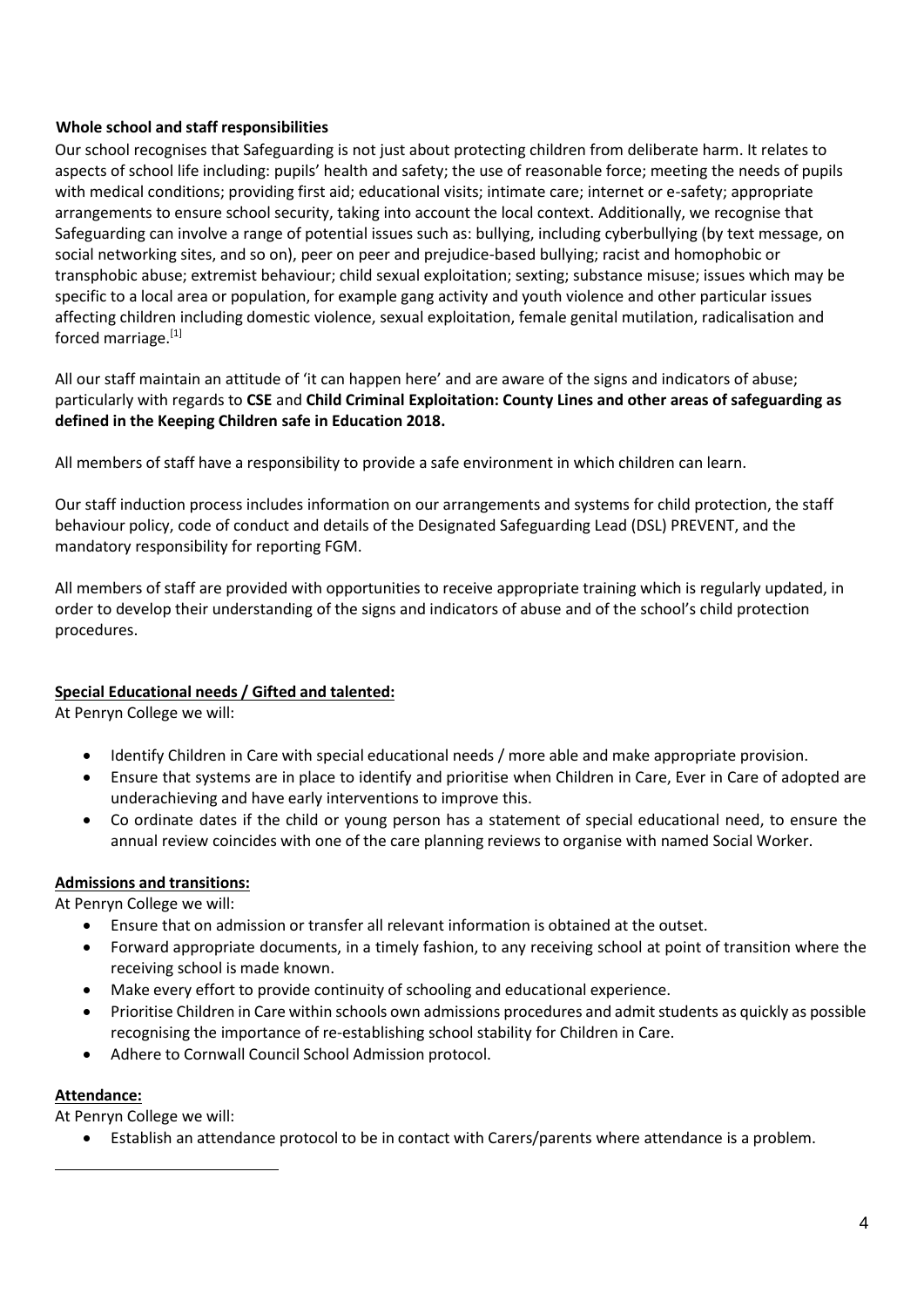- Inform Education Welfare / Social Worker / CiCESS if there any concerns about attendance.
- Acknowledge attendance in any education meetings, celebrating success and setting realistic targets if it is a concern.
- Ensure Social worker and Carer are contacted if child is absent from school if child is on protection plan.

# **Exclusion:**

At Penryn College we will:

- Identify any Child in Care who is at risk of exclusion and contact the Virtual School for Children in Care Education Support Service (CiCESS), Social Worker and relevant professionals to put proactive strategies in place to avoid the Child in Care missing days from school.
- Ensure in the case of a fixed term (or permanent) exclusion that the carer (or persons holding parental responsibility) and the Social Worker have been spoken to and within one day a letter has been sent specifying the period and the reasons for the exclusion, date of return, outline of the rights of carers to make representations to the governing body where appropriate and details of arrangements made to enable the excluded pupil to continue his/her education.
- Make sure in the event of any exclusion, contact is made with the Virtual School for Children in Care Education (CiCESS) with details of the exclusion outlining the reasons why the child has been excluded so that an appropriate response can be made.

# **Multi-agency liaison:**

At Penryn College we will:

- Liaise closely (via Designated Teacher) with carers, birth parents (if appropriate) and the pupil's social worker on a variety of issues, including homework, kit and equipment required and that important positive messages about behaviour and achievement are shared.
- Ensure there is a well-planned and co-ordinated in approach to meeting the young person's educational and social needs, for example, whether potentially disruptive changes in school can be prevented.
- Have a clear understanding about the role and responsibility of school staff in relation to the young person and the roles and responsibilities of the other professionals involved.
- Share positive perceptions and high expectations of the young person with other professionals but especially with the young person.
- Show sensitivity to the appropriate role of the natural parents.
- Ensure that requests for statistical information held by the school are completed and returned on time to comply with statutory obligations.
- Support the young person to have the opportunity to participate fully in planning and decision making

# **Personal education plans (PEPs) specifically for Children in Care:**

**At Penryn College we will:**

"The PEP is the joint responsibility of the local authority and the school."(*Promoting the Educational Achievement of Looked After Children DCSF March 2010)*

- Ensure that there is a Personal Education Plan for each child to include appropriate targets. This must be compatible with the child's Care Plan held by the Social Worker, and form part of any other school plan. E.g. Statement, New EHC plan (Sept 2014) Transition Plan, Pastoral Support Programme, Pathway Plan at Post 16.
- Contribute to the process whereby all Children in Care have a high quality Personal Educational Plan (PEP) in place within 10 days of starting the school. This will include SMART educational targets and will be linked to the child's Care Plan and any other plan resulting from the assessment of the child (IEP, PSP, Statement of Educational Need)
- Following the writing of a PEP, any educational recommendations in that PEP will be adhered to by staff in order that any Child in Care has the opportunity to fulfil and achieve the targets set.